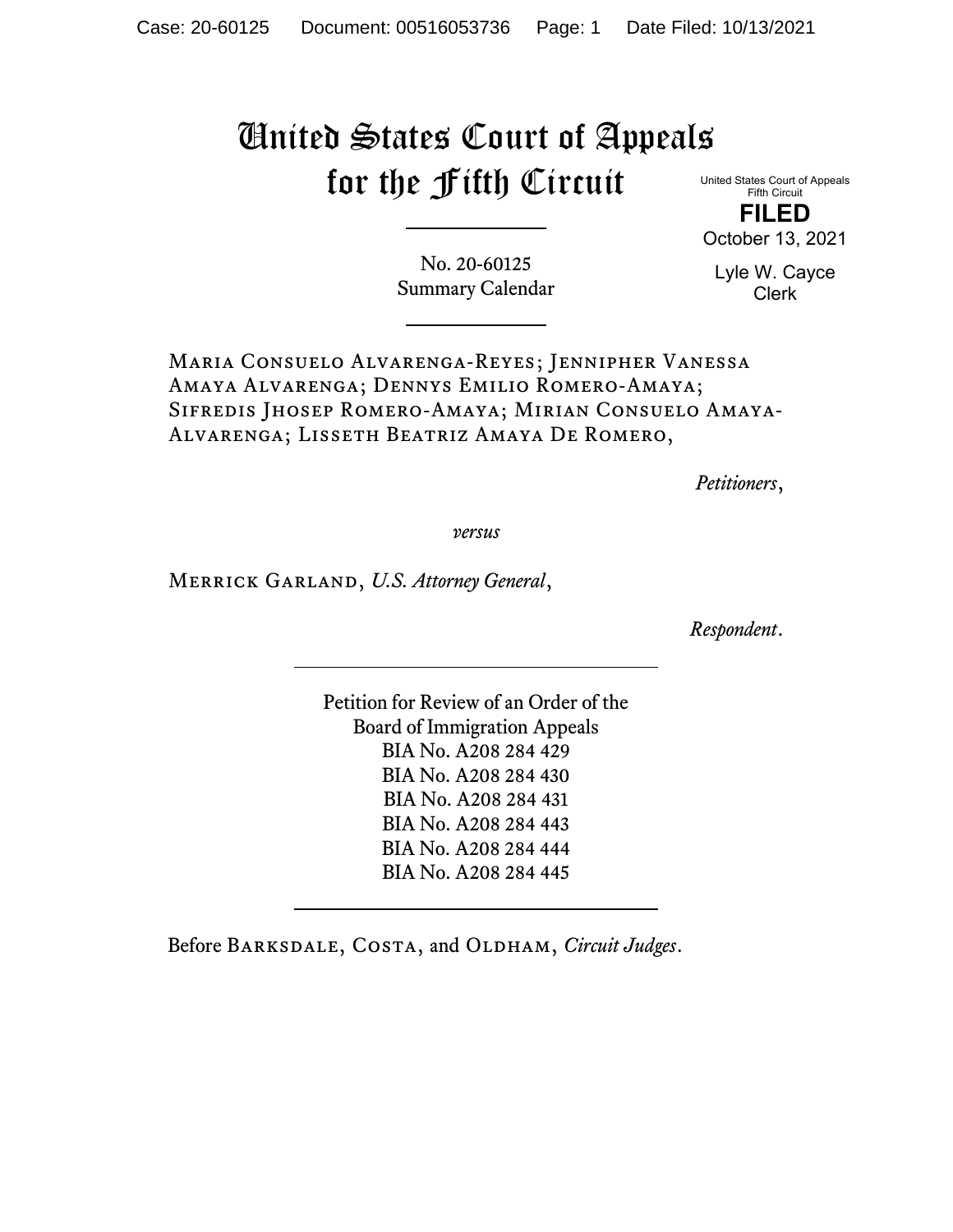#### No. 20-60125

## PER CURIAM:[\\*](#page-1-0)

Maria Consuelo Alvarenga-Reyes, her three daughters, and her two minor grandchildren, natives and citizens of El Salvador, petition for review the Board of Immigration Appeals' (BIA) affirming, without opinion, the denial of their applications for: asylum; withholding of removal; and protection under the Convention Against Torture (CAT). Petitioners assert: the Immigration Judge (IJ) lacked jurisdiction to order them removed; the IJ improperly changed their proposed social group; they were denied a full and fair hearing; they were subjected to a pattern or practice of persecution, and demonstrated both being subjected to past persecution and having a wellfounded fear of future persecution; and they are entitled to protection under CAT. (In their appeal to the BIA, petitioners also asserted: their proposed social groups are cognizable; and the test for determining whether a proposed social group is cognizable is unconstitutionally vague. These claims are abandoned on appeal for failure to brief. *See Chambers v. Mukasey*, 520 F.3d 445, 448 n.1 (5th Cir. 2008).)

In considering the BIA's decision (and the IJ's decision, to the extent it influenced the BIA), legal conclusions are reviewed *de novo*; factual findings, for substantial evidence. *E.g.*, *Orellana-Monson v. Holder*, 685 F.3d 511, 517–18 (5th Cir. 2012). Under the substantial-evidence standard, "petitioner has the burden of showing that the evidence is so compelling that no reasonable factfinder could reach a contrary conclusion". *Id.* at 518 (citation omitted).

Regarding their assertions the IJ lacked jurisdiction to order them removed, and improperly changed their proposed social group, petitioners failed to present these claims to the BIA. Accordingly, they are unexhausted;

<span id="page-1-0"></span><sup>\*</sup> Pursuant to 5TH CIRCUIT RULE 47.5, the court has determined that this opinion should not be published and is not precedent except under the limited circumstances set forth in 5TH CIRCUIT RULE 47.5.4.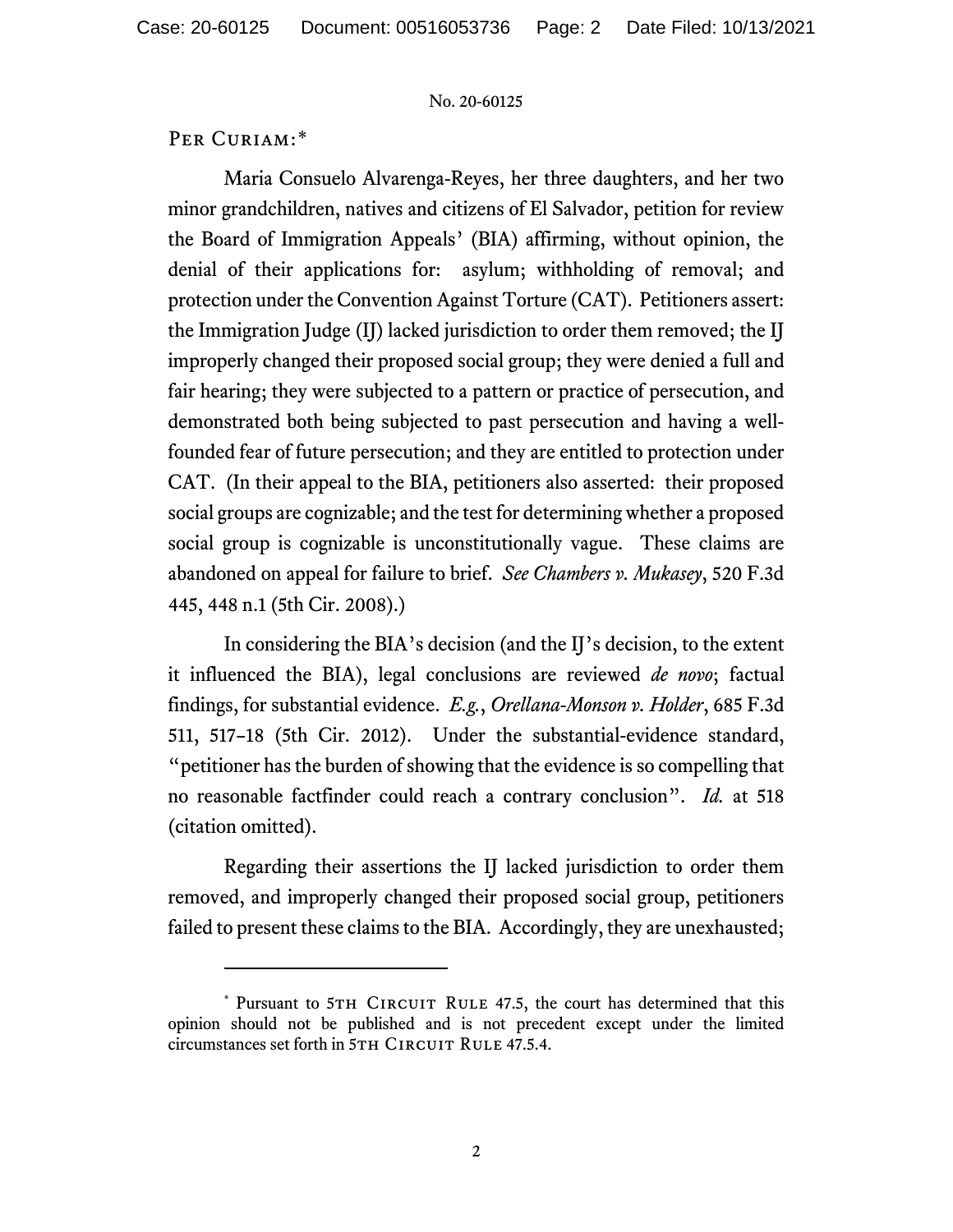### No. 20-60125

and, therefore, our court lacks jurisdiction to address them. *Wang v. Ashcroft*, 260 F.3d 448, 452–53 (5th Cir. 2001) ("An alien fails to exhaust his administrative remedies with respect to an issue when the issue is not raised in the first instance before the BIA".).

Petitioners maintain their right to a full and fair hearing was violated because neither the IJ nor the BIA addressed the contentions they were persecuted on account of their political opinion. They are unable to demonstrate they were substantially prejudiced by this because they have failed to identify any actual or imputed political opinion they hold or any instances they were targeted because of it. *See Okpala v. Whitaker*, 908 F.3d 965, 971 (5th Cir. 2018) (explaining "[p]roving substantial prejudice requires an alien to make a *prima facie* showing that the alleged violation affected the outcome of the proceedings" (emphasis added)).

To qualify for asylum, an applicant must demonstrate, *inter alia*, either past persecution, or a "well-founded fear of future persecution", based on one of five enumerated grounds, including membership in a particular social group. 8 C.F.R. § 208.13(b) (asylum eligibility); 8 U.S.C. §§ 1101(a)(42)(A) (defining refugee), 1158(b)(1) (conditions for granting asylum). To qualify for withholding of removal, an applicant "must demonstrate a clear probability of persecution on the basis of race, religion, nationality, membership in a particular social group, or political opinion". *Chen v. Gonzalez*, 470 F.3d 1131, 1138 (5th Cir. 2006) (internal quotation marks and citation omitted). Accordingly, the standard for withholding of removal is more stringent than for asylum. *Orellana-Monson*, 685 F.3d at 518. Therefore, an applicant who fails to meet the asylum standard cannot meet the withholding-of-removal standard. *Id.*

Because they failed to demonstrate a protected ground was a central reason for any suffered persecution, petitioners are ineligible for asylum or